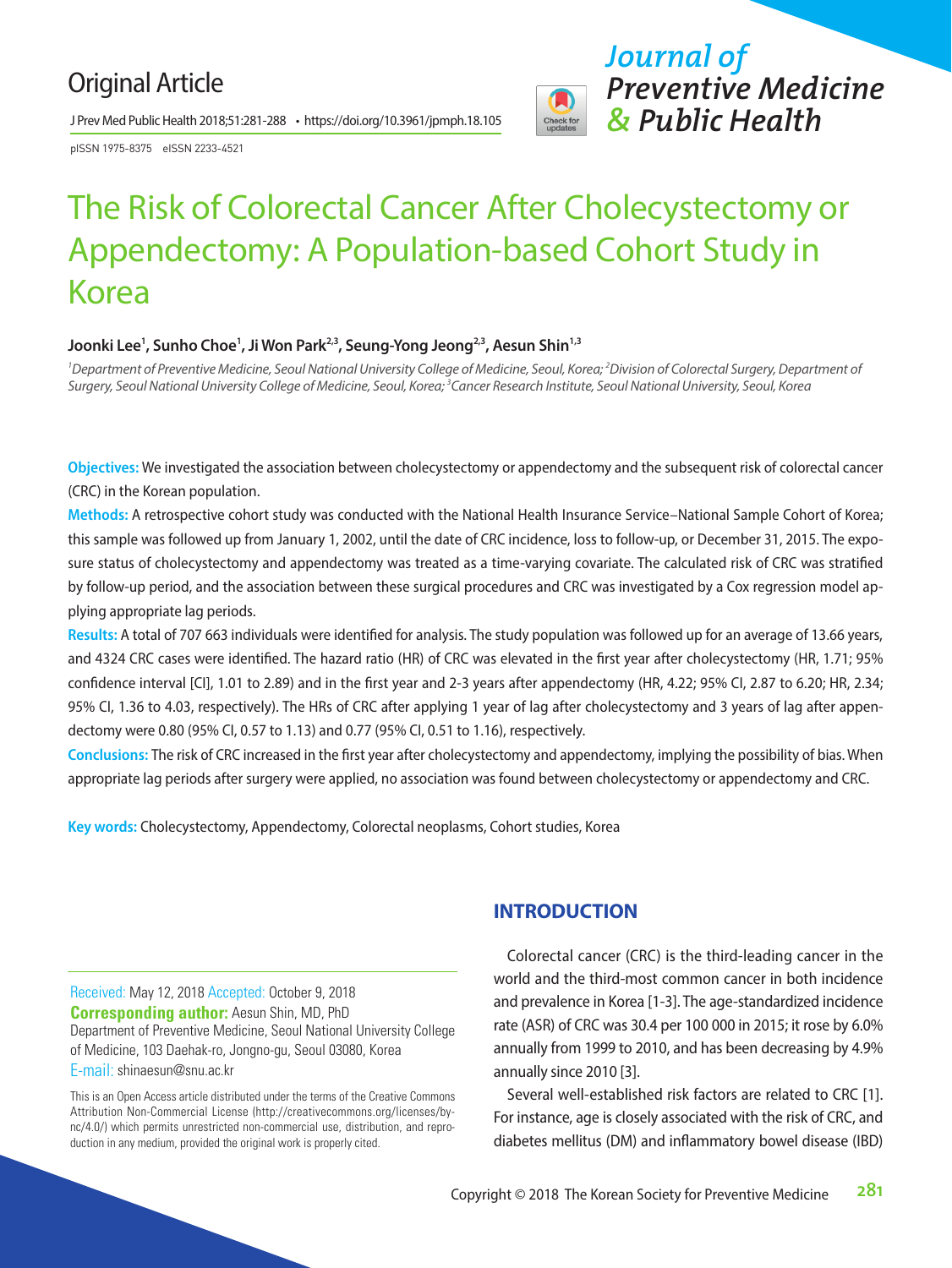#### Journal of **Preventive Medicine** & Public Health

are also known to increase the risk of CRC [1,4,5]. Environmental factors, including smoking, alcohol, and obesity, are associated with an increased risk of CRC [1].

Cholecystectomy and appendectomy are 2 of the most commonly performed surgical procedures in Korea [6], and are similar in terms of being performed under general anesthesia and involving the removal of an inflamed organ within the digestive tract. The association between these procedures and CRC has been of interest due to multiple potential biological mechanisms. Bile acid, which is synthesized in the liver and stored in the gallbladder, is known to be carcinogenic for CRC [7-9]. As a result of cholecystectomy, the exposure time of the intestinal mucosa to bile acid secretions increases, and cholecystectomy enhances negative feedback on bile acid synthesis in the liver [10], which could possibly alter the risk of CRC development. The appendix is thought to have an immune function in the bowel [11]. Because inflammation is considered to be a mechanism through which CRC develops, the risk of CRC may be changed after appendectomy.

Several studies have investigated the association between cholecystectomy and the risk of CRC [12-22]. Some of these studies have reported a modestly increased risk of CRC after cholecystectomy [12-16], but others reported no such association [17-21], and only 1 study reported a decreased risk [22]. The association between appendectomy and the risk of CRC has been studied, and an increased incidence of CRC after appendectomy was found [23-27]. Only 1 study reported no association between appendectomy and CRC [27]. These inconsistent results might be due to differences in dealing with bias. Protopathic bias, also called reverse causation, is a bias in which the exposure occurs as the result of the early manifestation of the targeted disease. To avoid this bias, an appropriate lag time is needed after exposure [28,29]. However, the lag times in previous studies varied, ranging from 0 to 6 years, and no obvious criteria were used to select the lag time. In this study, we investigated the association between cholecystectomy or appendectomy and the risk of subsequent CRC, considering this source of bias by applying an appropriate lag time in the analysis.

## **METHODS**

#### **Data Source and Study Population**

Korea has a single medical insurance claim system that covers over 97% of the Korean population. This system provided a

sample cohort, the National Health Insurance Service–National Sample Cohort (NHIS-NSC), for the purpose of research. It comprises approximately 1 million individuals, accounting for roughly 2% of randomly selected health insurance subscribers and Medical Aid recipients in the Korean population, and contains information on demographic factors, medical resource utilization, and regular medical check-up data from 2002 to 2015. The details of the cohort have been presented elsewhere [30].

We designed a retrospective cohort study using the NHIS-NSC, which comprises a total of 1 108 369 subjects from 2002 and 2015. To exclude subjects with a history of CRC, subjects who had any diagnostic code for CRC (C18-C20) from the 10th International Classification of Diseases (ICD-10) before January 2004 were excluded (n=2082). In addition, subjects under 20 years of age at study entry were excluded ( $n=298$  624). Finally, a total of 707 663 subjects remained for analysis. During the study period, 11 362 subjects underwent cholecystectomy, and 16 094 subjects underwent appendectomy. The study population was followed until the end of the follow-up period or until the development of CRC, whichever came first.

The study was exempted from review by the institutional review board of Seoul National University Hospital (H-1508-031- 694).

#### **Identification of Colorectal Cancer**

We identified CRC cases using ICD-10 codes. Subjects who simultaneously had a diagnostic code of CRC (C18-20) and the claim code for its treatment were identified as CRC cases. The treatments of CRC include surgery, chemotherapy, and radiation therapy, and are listed in Table S1. The incidence rate obtained using our definition was lower than that of the national cancer registry data, but the trends were similar (Figure S1). CRC cases were categorized into colon cancer (C18) and rectal cancer (C19-20), based on the ICD-10 code.

## **Identification of Cholecystectomy and Appendectomy**

Cholecystectomy and appendectomy were identified by the insurance claim codes for these surgical procedures. Cholecystectomy covered cholecystectomy (Q7380) and radical cholecystectomy of gallbladder cancer (Q7410). Appendectomy covered appendectomy-simple (Q2861), appendectomy-perforated (Q2862), and removal of appendiceal abscess with periappendiceal abscess drainage (Q2863). The first date of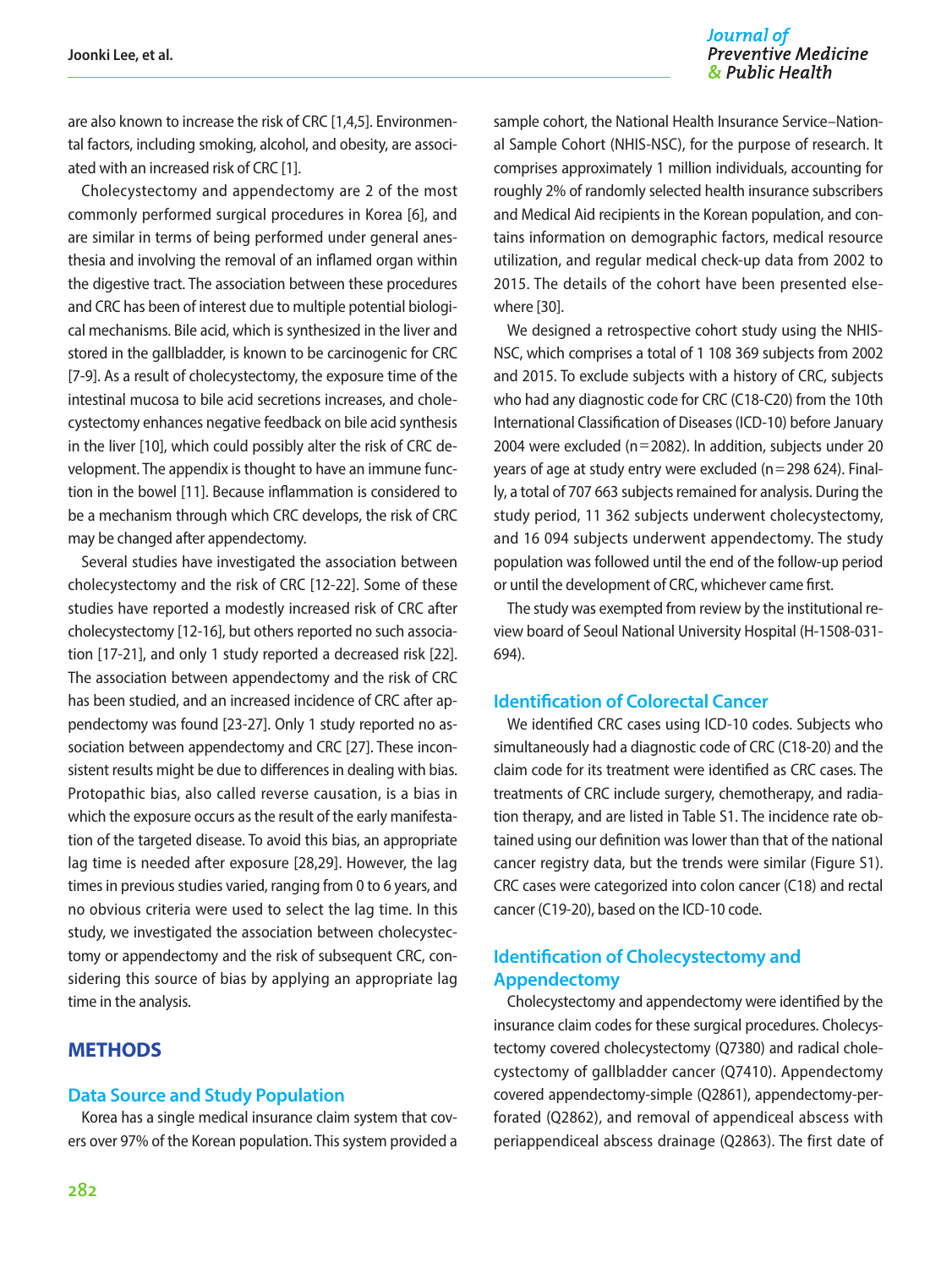the claim was defined as the surgery index date. Procedures performed after or simultaneously with the diagnosis of CRC were excluded from the study.

#### **Covariates**

We also extracted the following factors known to be associated with CRC: DM, IBD, smoking status, alcohol consumption, and high body mass index (BMI) [1,4,31]. Individuals who had DM were identified using the corresponding ICD-10 codes (E10-14) with a simultaneous prescription of hypoglycemic agents within the first 2 years after study entry. Individuals who had 2 claims per year of IBD based on the corresponding ICD-10 codes (K50, K51) in the first 2 years were defined as IBD patients. Lifestyle factors, such as smoking status, alcohol consumption, and BMI, were obtained from medical check-up data. These factors were identified based on the data available in the first 2 years of the study, and participants were classified by BMI into 2 groups ( $<$  25 kg/m<sup>2</sup> or not), based on the World Health Organization classification of overweight. However, medical check-up data were missing for over 70% of the subjects. Because reliable results cannot be obtained with more than half of the data missing, we considered these lifestyle factors not in the main analysis, but in the sensitivity analysis, in which the subjects were restricted to those who had available medical check-up data.

#### **Statistical Analysis**

The chi-square test and *t*-test were used to compare the baseline characteristics between patients who had ever undergone cholecystectomy during the study period and those who had not; the same procedures were also completed for appendectomy patients. We defined the status of cholecystectomy and appendectomy as a time-varying covariant, so that each individual was followed up as a non-exposure of cholecystectomy or appendectomy until the date of surgery.

We calculated the ASRs of CRC separately for the total study population, cholecystectomy patients, and appendectomy patients. ASRs were calculated using the mid-year Korean population in 2010 as the standard population and considering lag periods. The standardized incidence ratio was compared to the incidence in the study population, and 95% confidence intervals (CIs) were calculated by the Poisson distribution.

The risk estimation for CRC was conducted separately for cholecystectomy and appendectomy. A time-dependent Cox proportional hazard regression model was used to calculate

the hazard ratios (HRs) of cholecystectomy or appendectomy for the risk of CRC after adjusting for sex, DM, and IBD, and age was chosen as the time scale [32]. Initially, we evaluated the risk of CRC stratified by the follow-up time after cholecystectomy or appendectomy. Then, we applied an appropriate lag period after cholecystectomy or appendectomy in the Cox model and evaluated the risk of CRC after surgery. We also calculated the risk of CRC stratified by anatomical site based on the ICD-10 codes of colon cancer (C18) and recto-sigmoid cancer (C19-20). The proportional hazard assumption was checked by Schoenfeld residual plots. All statistical analyses were performed with SAS version 9.4 (SAS Institute Inc., Cary, NC, USA).

#### **Sensitivity Analysis**

Only 181 933 subjects had medical check-ups in the first 2 years of the study. We performed a sensitivity analysis with these subjects to consider lifestyle factors. The baseline characteristics were compared in the same way as in the main analysis. In this analysis, HRs were computed using a time-dependent Cox proportional hazard regression model adjusted for sex, DM, IBD, smoking status, alcohol consumption, and BMI. The CRC risk stratified by anatomical site was also computed in this analysis.

## **RESULTS**

A total of 707 633 subjects were included in the final analysis, with an average of 13.66 years of follow-up time, and 4324 subjects developed CRC during the study period. A comparison of the baseline characteristics between patients who underwent cholecystectomy or appendectomy and those who did not is shown in Table 1. Subjects who underwent cholecystectomy tended to be older and were more likely to have DM than those who did not. Those who underwent appendectomy tended to be younger and were more likely to be free of DM than those who did not.

The truncated ASR of CRC in the study population was 40.93 per 100 000 person-years for adults aged 20 years and older (Table S2). The ASRs after cholecystectomy or appendectomy were 43.52 and 57.88 per 100 000 person-years, respectively. The standardized incidence ratio of CRC after cholecystectomy was 0.97 (95% CI, 0.72 to 1.29) compared to the total study population, and this was non-significant, even when lag periods were applied. The standardized incidence ratio of CRC after appendectomy was 1.43 (95% CI, 1.11 to 1.81) which was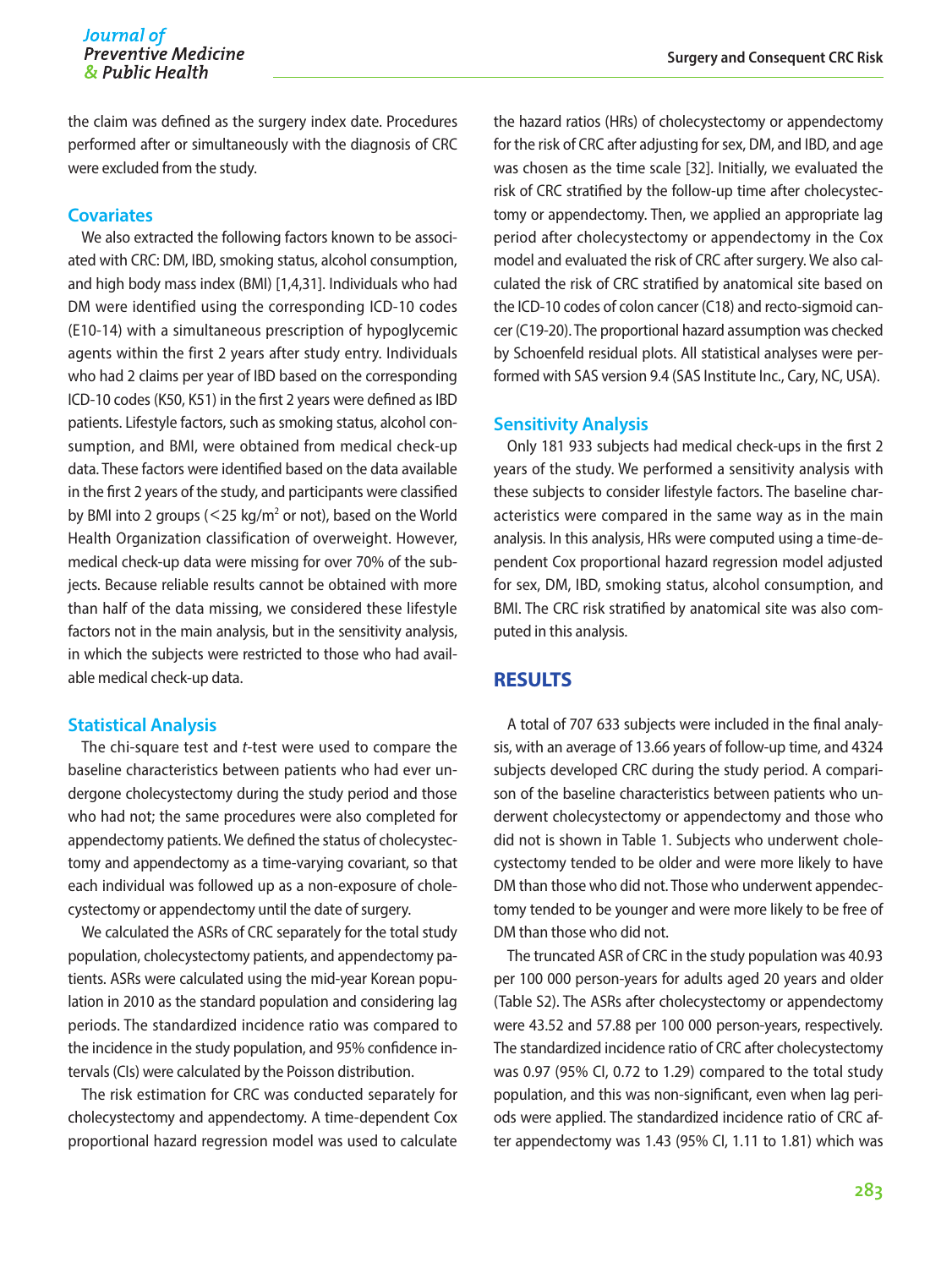#### **Table 1.** Characteristics of the study population, the National Health Insurance Service–National Sample Cohort, 2002-2015

| <b>Characteristics</b>     | Total (n)        |                 | Cholecystectomy  |                         | <b>Appendectomy</b> |                 |                      |  |
|----------------------------|------------------|-----------------|------------------|-------------------------|---------------------|-----------------|----------------------|--|
|                            |                  | <b>Without</b>  | <b>With</b>      | $p$ -value <sup>1</sup> | <b>Without</b>      | <b>With</b>     | p-value <sup>1</sup> |  |
| Total                      | 707 663 (100.0)  | 696 301 (98.4)  | $11$ 362 $(1.6)$ |                         | 569 (97.7)<br>691   | 16 094 (2.3)    |                      |  |
| Age $(y)^2$                | $41.70 \pm 14.7$ | $41.6 \pm 14.7$ | $47.8 \pm 14.6$  | < 0.001                 | $41.8 \pm 14.7$     | $39.1 \pm 14.4$ | < 0.001              |  |
| Sex                        |                  |                 |                  |                         |                     |                 |                      |  |
| Male                       | 347 411 (49.1)   | 341 792 (49.1)  | 5619 (49.5)      | 0.44                    | 339 458 (49.1)      | 7953 (49.4)     | 0.41                 |  |
| Female                     | 360 252 (50.9)   | 354 509 (50.9)  | 5743 (50.5)      |                         | 352 111 (50.9)      | 8141 (50.6)     |                      |  |
| Comorbidities              |                  |                 |                  |                         |                     |                 |                      |  |
| Diabetes mellitus          | 22 944 (3.2)     | 22 211 (3.2)    | 733 (6.5)        | < 0.001                 | 22 653 (3.3)        | 291(1.8)        | < 0.001              |  |
| Inflammatory bowel disease | 361(0.1)         | 354(0.1)        | 7(0.1)           | 0.61                    | 347(0.1)            | 14(0.1)         | 0.04                 |  |

Values are presented as number (%) or mean  $\pm$  standard deviation.

1 The chi-square test for categorical values and the *t*-test for continuous values.

<sup>2</sup>Age at study entry.

#### **Table 2.** HRs for the incidence of colorectal cancer with cholecystectomy and appendectomy, based on the follow-up time

|                 |               |                     | <b>Colorectal cancer</b> |                                |                  | Colon cancer (C18) <sup>1</sup> | Rectal cancer (C19-C20) <sup>1</sup> |                                |
|-----------------|---------------|---------------------|--------------------------|--------------------------------|------------------|---------------------------------|--------------------------------------|--------------------------------|
|                 | Follow up (y) | <b>Person-years</b> | No. of<br>events         | <b>Adjusted HR</b><br>(95% CI) | No. of<br>events | <b>Adjusted HR</b><br>(95% CI)  | No. of<br>events                     | <b>Adjusted HR</b><br>(95% CI) |
| Cholecystectomy | Non-exposure  | 9 600 974           | 4276                     | 1.00 (reference)               | 2539             | 1.00 (reference)                | 1822                                 | 1.00 (reference)               |
|                 | $0 - 1$       | 10650               | 14                       | 1.71(1.01, 2.89)               | 8                | 1.65(0.82, 3.30)                | 6                                    | 1.72(0.77, 3.83)               |
|                 | $1 - 2$       | 9372                | 4                        | 0.54(0.20, 1.44)               | 3                | 0.69(0.22, 2.13)                | $\overline{2}$                       | 0.64(0.16, 2.54)               |
|                 | $2 - 3$       | 8181                | 5                        | 0.76(0.32, 1.82)               | 4                | 1.02 (0.38, 2.72)               |                                      | 0.36(0.05, 2.53)               |
|                 | $3 - 4$       | 7065                | 4                        | 0.68(0.26, 1.82)               |                  | 0.29(0.04, 2.04)                | 3                                    | 1.21 (0.39, 3.74)              |
|                 | $4 - 5$       | 5966                | 5                        | 0.99(0.41, 2.38)               | 3                | 1.00(0.32, 3.09)                | $\overline{2}$                       | 0.94(0.24, 3.76)               |
|                 | $5+$          | 19808               | 16                       | 0.88(0.54, 1.44)               | 7                | 0.64(0.31, 1.35)                | 9                                    | 1.18(0.61, 2.26)               |
| Appendectomy    | Non-exposure  | 9 550 906           | 4255                     | 1.00 (reference)               | 2515             | 1.00 (reference)                | 1824                                 | 1.00 (reference)               |
|                 | $0 - 1$       | 15 5 34             | 26                       | $4.22$ (2.87, 6.20)            | 21               | 5.74 (3.73, 8.81)               | 5                                    | 1.89(0.79, 4.54)               |
|                 | $1 - 2$       | 14 4 7 4            | $\overline{7}$           | 1.19(0.57, 2.50)               | 6                | 1.72 (0.77, 3.82)               |                                      | 0.40(0.06, 2.81)               |
|                 | $2 - 3$       | 13 3 3 2            | 13                       | 2.34(1.36, 4.03)               | 8                | 2.42 (1.21, 4.84)               | 6                                    | 2.53(1.14, 5.64)               |
|                 | $3-4$         | 12 157              | 5                        | 0.97(0.40, 2.33)               | $\overline{2}$   | 0.65(0.16, 2.61)                | $\overline{4}$                       | 1.81 (0.68, 4.83)              |
|                 | $4 - 5$       | 10933               | 5                        | 1.06(0.44, 2.54)               | 4                | 1.42(0.53, 3.79)                |                                      | 0.49(0.07, 3.51)               |
|                 | $5+$          | 44 694              | 13                       | 0.63(0.37, 1.09)               | 9                | 0.74(0.38, 1.42)                | $\overline{4}$                       | 0.45(0.17, 1.21)               |

Adjusted for sex, diabetes mellitus, and inflammatory bowel disease; Age was used as a time scale in the Cox proportional hazard model.

HR, hazard ratio; CI, confidence interval.

1 From the 10th International Classification of Diseases codes.

#### only significant with no lag period applied.

Stratified by the follow-up time since cholecystectomy, the risk of CRC was significantly elevated in the first year (HR, 1.71; 95% CI, 1.01 to 2.89) (Table 2). However, it showed no association after 1 year post-cholecystectomy. The risk levels of colon cancer and rectal cancer were also elevated in the first year after cholecystectomy, although not to a statistically significant extent. Since the risk elevation in the first year after cholecystectomy may have been affected by bias, the HR when 1 year of lag was applied was 0.79 (95% CI, 0.56 to 1.10) (Table 3). In the appendectomy cohort, the risk of CRC was elevated in the first year (HR, 4.22; 95% CI, 2.87 to 6.20) and from 2 to 3 years (HR, 2.34; 95% CI, 1.36 to 4.03) after surgery, and this risk elevation was prominent for colon cancer (Table 2). The risk from 1 to 2 years after appendectomy was elevated, but not significantly so (HR, 1.19; 95% CI, 0.57 to 2.50). Since this risk elevation may have been affected by bias, a lag period of 3 years was applied, and no association between appendectomy and CRC risk was found (HR, 0.75; 95% CI, 0.50 to 1.13), even though the risk elevation was significant when no lag periods were applied (Table 3). Stratified by anatomical site, this tendency was more prominent for colon cancer than for rectal cancer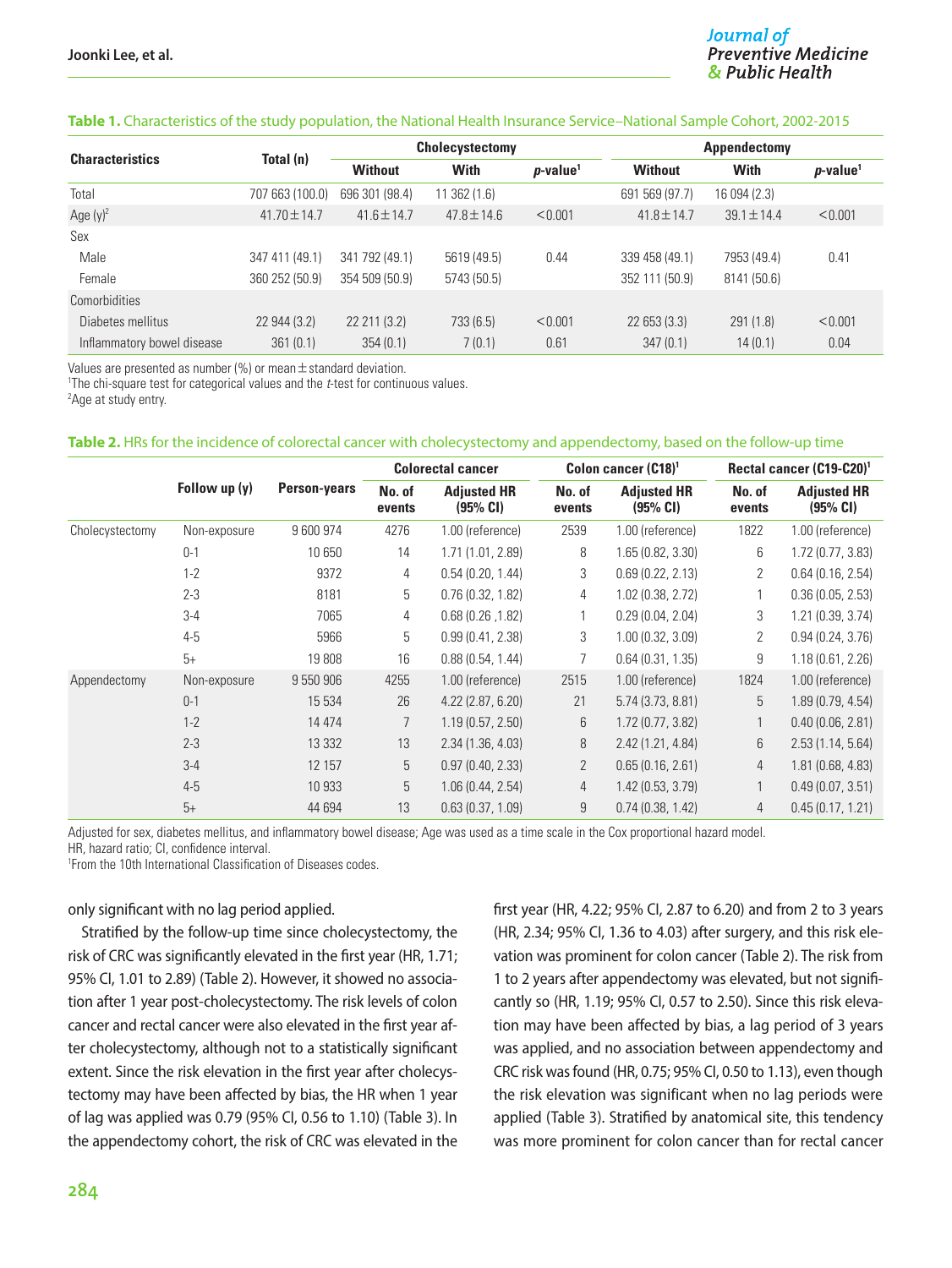#### **Table 3.** HRs for the incidence of colorectal cancer with cholecystectomy and appendectomy, with and without lag periods

|                              |                     | <b>Colorectal cancer</b> |                   |                                                                                     |  |  |  |
|------------------------------|---------------------|--------------------------|-------------------|-------------------------------------------------------------------------------------|--|--|--|
|                              | <b>Person-years</b> | No. of events            |                   | Sex-adjusted HR $(95\% \text{ Cl})^1$ Comorbidity-adjusted HR $(95\% \text{ Cl})^2$ |  |  |  |
| Without lag periods          |                     |                          |                   |                                                                                     |  |  |  |
| Cholecystectomy              | 61 043              | 48                       | 0.94(0.71, 1.25)  | 0.94(0.70, 1.24)                                                                    |  |  |  |
| Appendectomy                 | 111 125             | 69                       | 1.44 (1.13, 1.82) | 1.44 (1.14, 1.83)                                                                   |  |  |  |
| With lag periods             |                     |                          |                   |                                                                                     |  |  |  |
| Cholecystectomy (1 y of lag) | 50 385              | 34                       | 0.79(0.56, 1.11)  | 0.79(0.56, 1.10)                                                                    |  |  |  |
| Appendectomy (3 y of lag)    | 67 758              | 23                       | 0.75(0.50, 1.13)  | 0.75(0.50, 1.13)                                                                    |  |  |  |

HR, hazard ratio; CI, confidence interval.

<sup>1</sup>Age was used as the time scale in Cox proportional hazard model.

 $^2$ Adjusted for sex, diabetes mellitus, and inflammatory bowel disease.

#### **Table 4.** HRs for the incidence of colon and rectal cancer with cholecystectomy and appendectomy, with and without lag periods

|                              |              | Colon cancer (C18) <sup>1</sup> |                                          |                                                         | Rectal cancer (C19-C20) <sup>1</sup> |                                          |                                                         |  |
|------------------------------|--------------|---------------------------------|------------------------------------------|---------------------------------------------------------|--------------------------------------|------------------------------------------|---------------------------------------------------------|--|
|                              | Person-years | No. of<br>events                | Sex-adjusted<br>HR $(95\% \text{ Cl})^2$ | <b>Comorbidity-adjusted</b><br>HR $(95\% \text{ Cl})^3$ | No. of<br>events                     | Sex-adjusted<br>HR $(95\% \text{ Cl})^2$ | <b>Comorbidity-adjusted</b><br>HR $(95\% \text{ Cl})^3$ |  |
| Without lag periods          |              |                                 |                                          |                                                         |                                      |                                          |                                                         |  |
| Cholecystectomy              | 61 043       | 26                              | 0.85(0.58, 1.25)                         | 0.85(0.58, 1.25)                                        | 23                                   | 1.06 (0.70, 1.60)                        | 1.06(0.70, 1.59)                                        |  |
| Appendectomy                 | 111 125      | 50                              | 1.75 (1.32, 2.32)                        | 1.76 (1.33, 2.32)                                       | 21                                   | 1.02 (0.66, 1.57)                        | 1.03(0.67, 1.58)                                        |  |
| With lag periods             |              |                                 |                                          |                                                         |                                      |                                          |                                                         |  |
| Cholecystectomy (1 y of lag) | 50 385       | 18                              | 0.70(0.44, 1.12)                         | 0.70(0.44, 1.11)                                        | 17                                   | 0.93(0.58, 1.50)                         | 0.93(0.58, 1.50)                                        |  |
| Appendectomy (3 y of lag)    | 67 758       | 15                              | 0.82(0.50, 1.37)                         | 0.82(0.50, 1.37)                                        | 9                                    | 0.69(0.36, 1.33)                         | 0.69(0.36, 1.33)                                        |  |

HR, hazard ratio; CI, confidence interval.

1 From the 10th International Classification of Diseases codes.

2 Age was used as the time scale in Cox proportional hazard model.

3 Adjusted for sex, diabetes mellitus, and inflammatory bowel disease.

(Table 4). The risk could not be calculated in those who had both appendectomy and cholecystectomy because no CRC cases were identified in this sub-population after applying a lag period. The number of participants who underwent both cholecystectomy and appendectomy in the study period was 425. Among them, only 2 cases of CRC developed within 1 year of cholecystectomy or 3 years of appendectomy. For this reason, a risk estimation among patients who underwent both cholecystectomy and appendectomy could not be calculated. Because there was no pattern with time, we could confirm that the risk models fit the proportional hazard assumption for both cholecystectomy and appendectomy.

The characteristics of subjects who did and did not have available medical check-up data in the first 2 years are shown in Table S3. Subjects who had medical check-up data were older and were more likely to be male than those who did not. Additionally, they were more likely to have DM and IBD than those who did not have medical check-up data. A comparison of baseline characteristics among subjects with medical check-up data is shown in Table S4. The cholecystectomy pa-

tients were younger than those who were not, and the appendectomy patients were older than those who were not. For lifestyle factors, the patients who underwent cholecystectomy tended to be non-smokers, never-drinkers, and to have a higher BMI, while the patients who underwent appendectomy tended to be non-smokers and current drinkers.

When the sample was restricted to subjects who had available medical check-up data, the results were similar to those of the main analysis (Table S5). The risk of CRC was elevated in the first year of cholecystectomy and appendectomy, and this elevation was prominent for colon cancer. No significant results were found when lag periods were applied in the sensitivity analysis (Table S6).

## **DISCUSSION**

In this population-based cohort study, the risk of CRC was only elevated in the first year after cholecystectomy and the first 3 years after appendectomy. These results suggest the possibility of protopathic bias. When this bias was considered,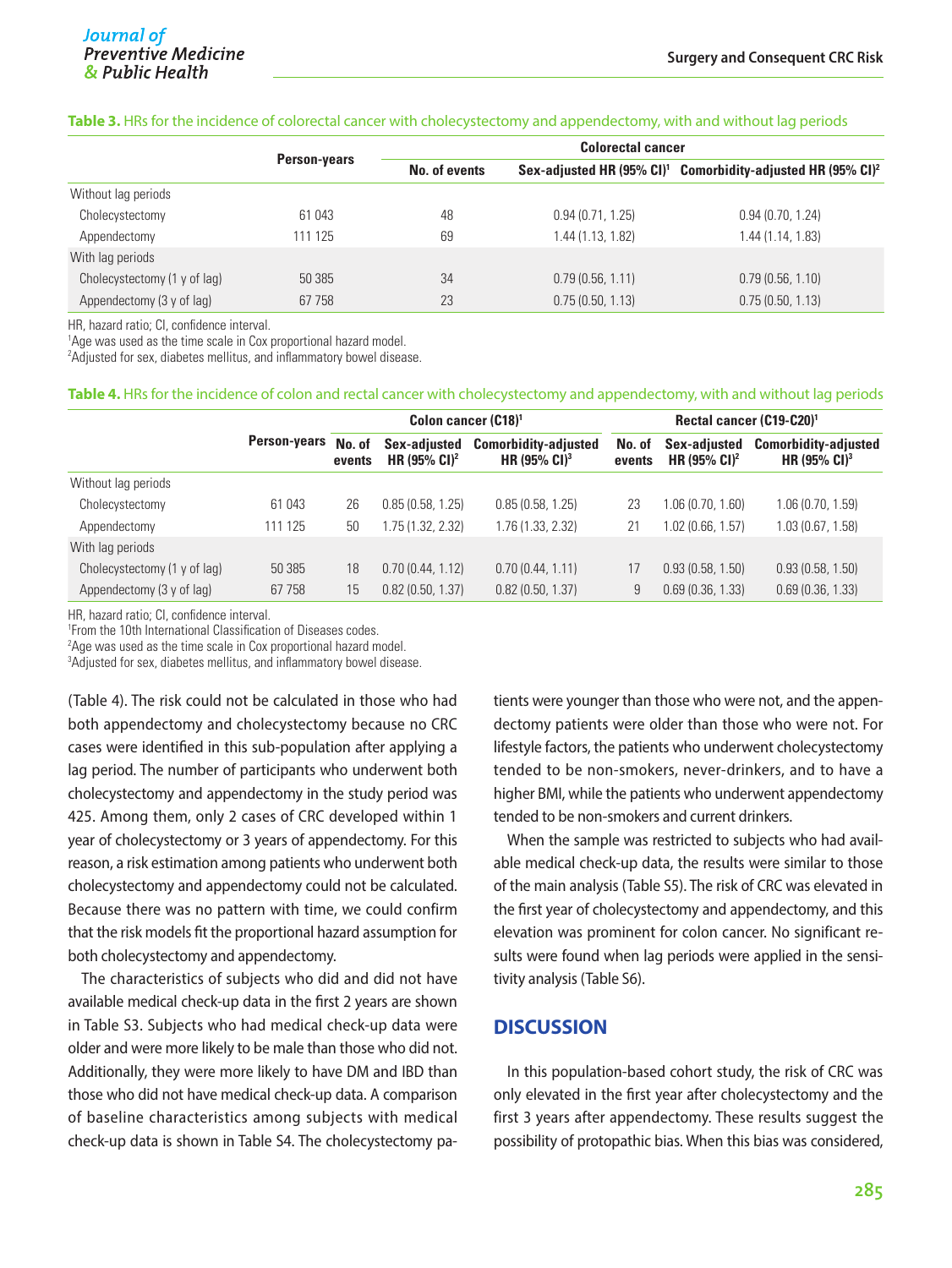#### Journal of **Preventive Medicine** & Public Health

associations between cholecystectomy or appendectomy and the risk of CRC were not shown. In the sensitivity analysis considering additional confounding factors, the risk was significantly elevated in the first year after cholecystectomy and appendectomy, as in the main analysis. However, the lag-applied analysis did not show any significant results, which might have been due to the small number of CRC cases.

Previous studies regarding the association between cholecystectomy and CRC have shown inconsistent results. Some previous studies have indicated a positive association between cholecystectomy and the risk of CRC, including 2 meta-analyses [15,16]. One meta-analysis covering 5 cohort studies and 33 case-control studies reported a relative risk (RR) of 1.22 (95% CI, 1.08 to 1.38), but the pooled RR in cohort studies was 0.97 (95% CI, 0.82 to 1.14). The results of the other meta-analysis covering 9 cohort studies showed a modestly increased risk (RR, 1.22; 95% CI, 1.08 to 1.38), and the result was only significant for colon cancer (RR, 1.30; 95% CI, 1.07 to 1.58). Although a positive association was shown in other studies, it was significant only in short-term follow-up periods, as in our study [12,14]. No association was shown in other studies [17,18,20, 21], and another study conducted in US using the surveillance, epidemiology, and end results program Medicare data [22] showed a non-significant negative association between cholecystectomy and the risk of CRC (odds ratio, 0.97; 95% CI, 0.92 to 1.02), which is similar to our results. The finding of an elevated risk in the first year after cholecystectomy can be explained by the similar clinical presentation of gallbladder disease and CRC. Furthermore, the misdiagnosis of early signs of CRC as gallbladder disease has been reported [33-35]. In our study, appendectomy increased the risk of CRC, especially in the first year, and this risk elevation was prominent for colon cancer. Although the risk elevation was not statistically significant in the second year of appendectomy, the risk seemed to be increased until 3 years after appendectomy. An elevated risk of CRC was not associated with appendectomy after 3 years. In addition, this risk elevation was significant only for colon cancer. This result might imply that appendicitis, the reason for appendectomy, could be an early sign of CRC, which has also been shown in other studies. The studies conducted by Wu and Colleagues [25,26] reported that the risk tended to be elevated in shorter follow-up periods.

Our study had several strengths. First, this study used nationally representative data sources, and the sample comprised approximately 700 000 individuals over 20 years old. Second,

we dealt with time-dependent bias by conducting time-varying statistical analyses [36]. Third, the analysis focusing on the follow-up period provided evidence that protopathic bias was involved in the association. Thus, we found that considering a lag period is necessary when investigating associations between cholecystectomy or appendectomy and CRC.

However, our study also had limitations. Because we used claims data, the identification of CRC might not have been completely precise. However, a comparison of the incidence of CRC between our definition and that of the national cancer registry data showed a similar, but underestimated, trend. This underestimation could have led to undifferentiated misclassification bias. Although we analyzed over 700 000 subjects, there were not enough newly developed CRC cases among cholecystectomy and appendectomy patients, because CRC is a rare disease, and there were not enough surgery cases, which could have been why our results did not show statistical significance. Cholecystectomies and appendectomies performed before 2002 could not be identified in this study. Because these surgical procedures do not need long-term followup, it was impossible to obtain patients' histories of these procedures through claims data. For this reason, some cases of surgery may have been present in the non-surgery cohort, rendering the results null. We could not consider other important possible confounding factors, such as colonic polyps or family history. We found that there was little change in the HRs when adjusting for history of DM, history of IBD, and lifestyle factors in the sensitivity analysis. In addition, information about colonoscopy could not be comprehensively collected because our data did not include data on colonoscopies performed for the purposes of screening or without any symptoms. Lastly, the follow-up time after surgery in our study might not have been sufficient for the development of CRC, which needs at least 5 to 10 years for carcinogenic changes [1].

In conclusion, the risk of CRC was not associated with cholecystectomy. However, the risk of CRC was elevated in the first year after cholecystectomy, likely due to gallbladder disease. The risk of CRC after appendectomy was significantly increased when no lag period was applied, but no association was found when applying 3 years of lag. The reason for this may be that appendicitis, which is the reason for appendectomy, could also be an early manifestation of CRC, whereas appendectomy is less likely to be a cause of CRC. To be protected from bias in analyses focusing on exposures such as surgery and CRC risk, including lag periods after surgery is necessary.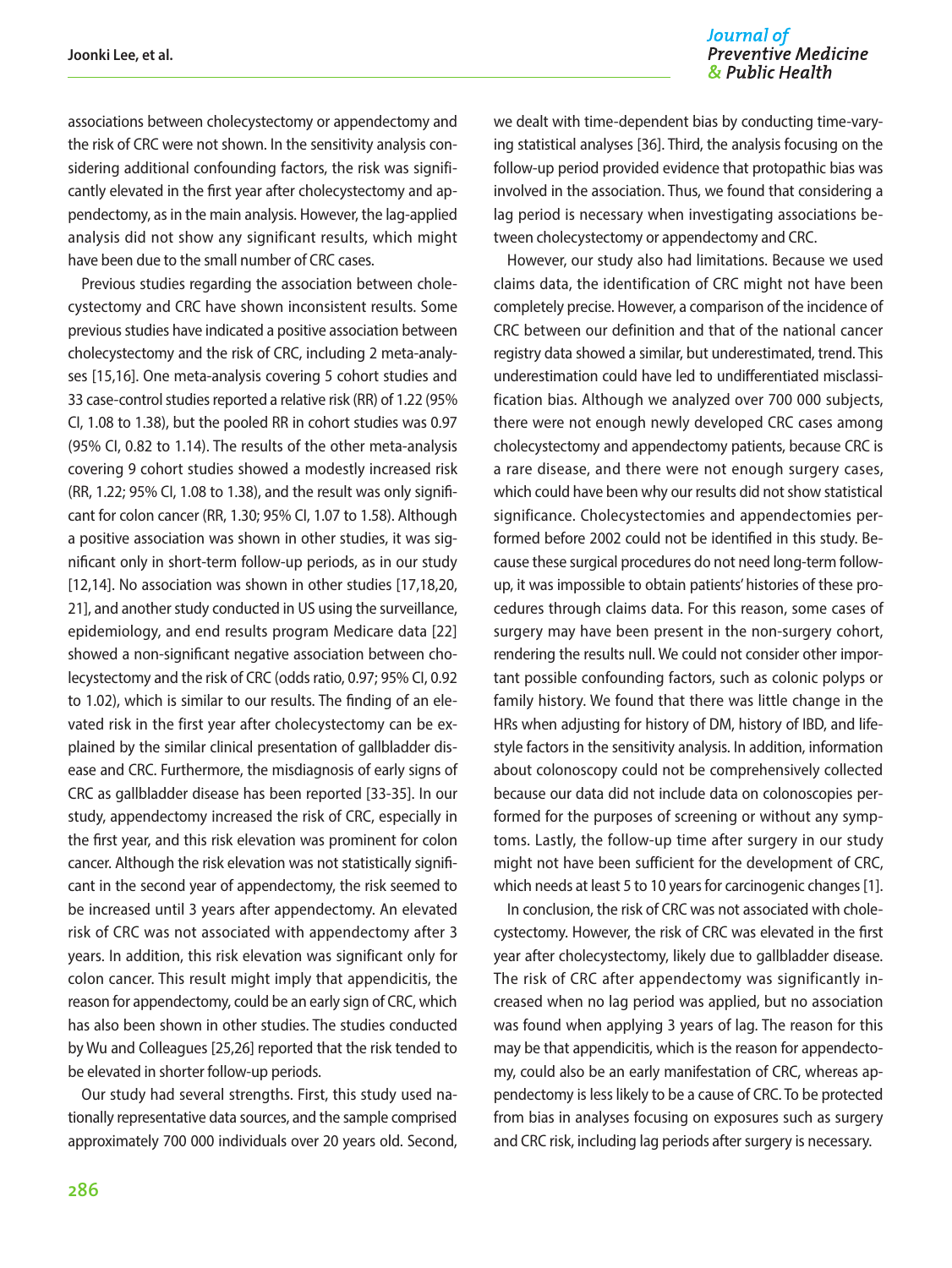## **ACKNOWLEDGEMENTS**

This study was supported by Seoul National University College of Medicine (Project no. 800-20170161).

## **CONFLICT OF INTEREST**

The authors have no conflicts of interest associated with the material presented in this paper.

## **SUPPLEMENTAL MATERIALS**

Supplementary Materials1-6: Table S1-S6 are available at https://www.jpmph.org/.

Supplementary Material 7: Figure S1 is available at https:// www.jpmph.org/.

## **ORCID**

Joonki Lee *http://orcid.org/0000-0002-5643-3062* Sunho Choe *http://orcid.org/0000-0002-9460-8636*  Ji Won Park *http://orcid.org/0000-0003-0046-8175* Seung-Yong Jeong *http://orcid.org/0000-0003-2726-4850* Aesun Shin *http://orcid.org/0000-0002-6426-1969*

## **REFERENCES**

- 1. Haggar FA, Boushey RP. Colorectal cancer epidemiology: incidence, mortality, survival, and risk factors. Clin Colon Rectal Surg 2009;22(4):191-197.
- 2. Ferlay J, Soerjomataram I, Dikshit R, Eser S, Mathers C, Rebelo M, et al. Cancer incidence and mortality worldwide: sources, methods and major patterns in GLOBOCAN 2012. Int J Cancer 2015;136(5):E359-E386.
- 3. Jung KW, Won YJ, Kong HJ, Lee ES; Community of Population-Based Regional Cancer Registries. Cancer statistics in Korea: incidence, mortality, survival, and prevalence in 2015. Cancer Res Treat 2018;50(2):303-316.
- 4. Macrae FA. Colorectal cancer: epidemiology, risk factors, and protective factors; 2018 Jun 25 [cited 2018 Nov 1]. Available from: https://www.uptodate.com/contents/colorectal-cancer-epidemiology-risk-factors-and-protective-factors.
- 5. American Cancer Society. Colorectal cancer risk factors [cited 2018 Nov 1]. Available from: https://www.cancer.org/cancer/ colon-rectal-cancer/causes-risks-prevention/risk-factors.

html#references.

- 6. Hearing SD, Thomas LA, Heaton KW, Hunt L. Effect of cholecystectomy on bowel function: a prospective, controlled study. Gut 1999;45(6):889-894.
- 7. Schottenfeld D, Fraumeni JF Jr. Cancer epidemiology and prevention. 3rd ed. New York: Oxford University Press; 2006, p. 809-829.
- 8. Zuccato E, Venturi M, Di Leo G, Colombo L, Bertolo C, Doldi SB, et al. Role of bile acids and metabolic activity of colonic bacteria in increased risk of colon cancer after cholecystectomy. Dig Dis Sci 1993;38(3):514-519.
- 9. Nagengast FM, Grubben MJ, van Munster IP. Role of bile acids in colorectal carcinogenesis. Eur J Cancer 1995;31A(7-8):1067- 1070.
- 10. Pomare EW, Heaton KW. The effect of cholecystectomy on bile salt metabolism. Gut 1973;14(10):753-762.
- 11. Randal Bollinger R, Barbas AS, Bush EL, Lin SS, Parker W. Biofilms in the large bowel suggest an apparent function of the human vermiform appendix. J Theor Biol 2007;249(4):826-831.
- 12. Schernhammer ES, Leitzmann MF, Michaud DS, Speizer FE, Giovannucci E, Colditz GA, et al. Cholecystectomy and the risk for developing colorectal cancer and distal colorectal adenomas. Br J Cancer 2003;88(1):79-83.
- 13. Shao T, Yang YX. Cholecystectomy and the risk of colorectal cancer. Am J Gastroenterol 2005;100(8):1813-1820.
- 14. Chen YK, Yeh JH, Lin CL, Peng CL, Sung FC, Hwang IM, et al. Cancer risk in patients with cholelithiasis and after cholecystectomy: a nationwide cohort study. J Gastroenterol 2014; 49(5):923-931.
- 15. Giovannucci E, Colditz GA, Stampfer MJ. A meta-analysis of cholecystectomy and risk of colorectal cancer. Gastroenterology 1993;105(1):130-141.
- 16. Zhang Y, Liu H, Li L, Ai M, Gong Z, He Y, et al. Cholecystectomy can increase the risk of colorectal cancer: a meta-analysis of 10 cohort studies. PLoS One 2017;12(8):e0181852.
- 17. Peng YC, Lin CL, Sung FC. The association between cholecystectomy and colorectal neoplasm in inflammatory bowel diseases: a population-based cohort study. PLoS One 2017;12(5): e0177745.
- 18. Zhao C, Ge Z, Wang Y, Qian J. Meta-analysis of observational studies on cholecystectomy and the risk of colorectal adenoma. Eur J Gastroenterol Hepatol 2012;24(4):375-381.
- 19. Chiong C, Cox MR, Eslick GD. Gallstone disease is associated with rectal cancer: a meta-analysis. Scand J Gastroenterol 2012;47(5):553-564.